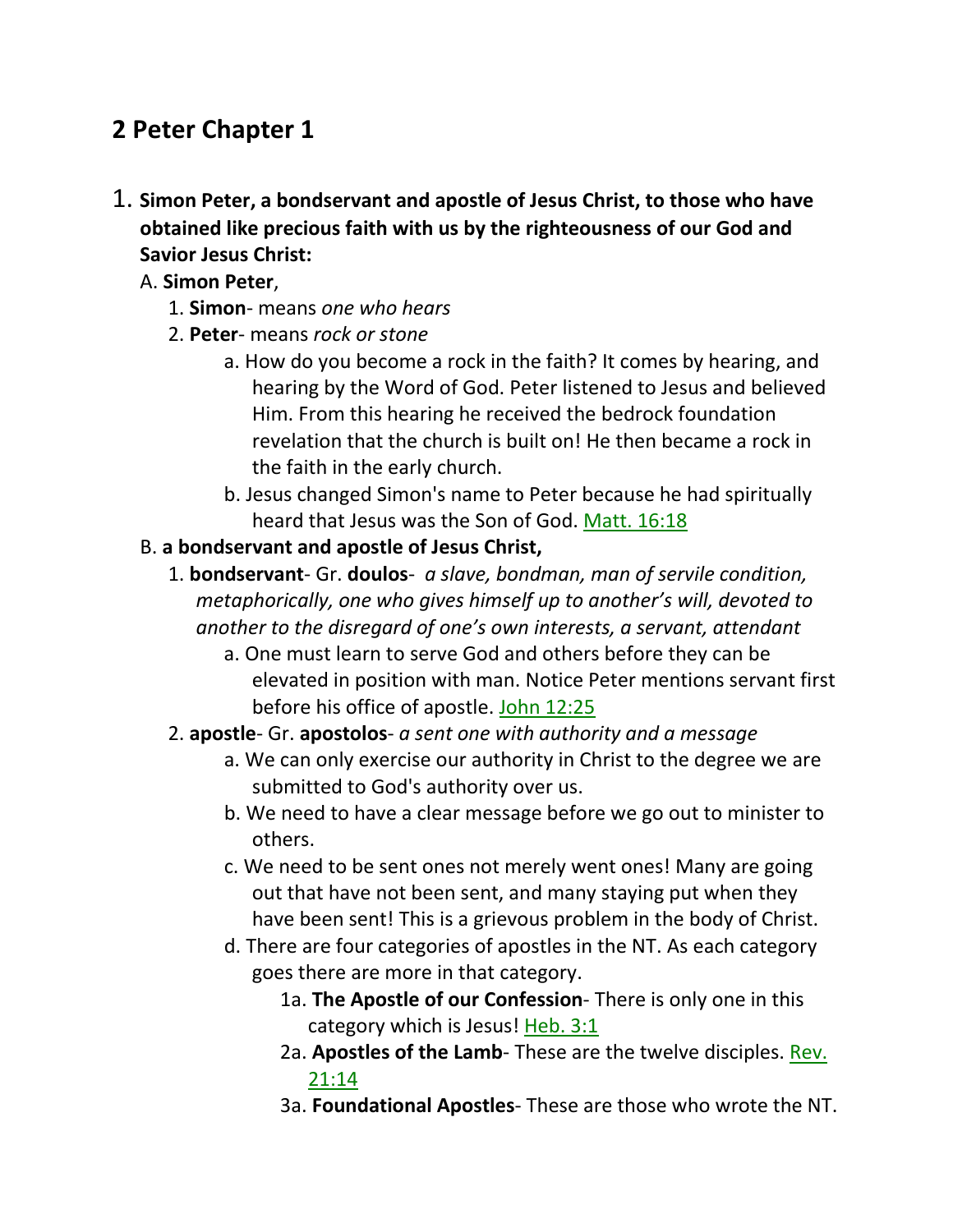Eph. 2:20

- 4a. **Equipping Apostles** We have these today. They are one of the five-fold ministry gifts that we still have today. Eph. 4:11
- 3. **Jesus** Gr. **Iesous** *one who saves, Savior*
- 4. **Christ** Gr. **Christos** *Anointed, Messiah*
	- a. Jesus is anointed to save us. He is anointed to deliver, heal, and prosper us. We cooperate with that anointing by our faith.
- C. **to those who have obtained like-precious faith with us by the righteousness of our God and Savior Jesus Christ**

1. **have obtained**- Gr. **lagchano**- *to obtain by lotto have assigned to one, to obtain, receive*

a. The Christian life is about having obtained. It is about receiving not achieving!

b. Religion is about trying to obtain. It is about doing enough to get from God.

c. True Christianity is about what we have obtained because Jesus did enough for God on our behalf!

#### 2. **like-precious**- Gr. **isotimos**- *of equal value or weight*

- a. Every Christian was given the measure of faith. Rom. 12:3, 2 Cor. 4:13, Titus 1:4 It is evident that not all Christians exhibit the same faith. That is because some exercise their faith more than others. The faith that was given to you at your new birth can grow by exercising it. 2 Thess. 1:3
- 3. **faith** Gr. **pistis** *firm persuasion*
	- a. Faith is merely firm persuasion based upon the Word of God. How do you know you are in faith or not? Ask yourself if you are firmly persuaded in your heart or not. If the answer is yes, then you are in faith. If not, then admit it and then go to the Word and mediate and ask God for revelation. Faith comes from the revelation of the Word of God. It comes by hearing the Word in your heart not just with your physical ears.
- 4. **righteousness** Gr. **dikaiosune** *the state of being as one ought to be*
	- a. Righteousness is the portal or opening through which God gives us everything else He has. We were given the righteousness of Christ when we got saved. It is through this righteousness that God imparts all that He has to us. Rom. 5:17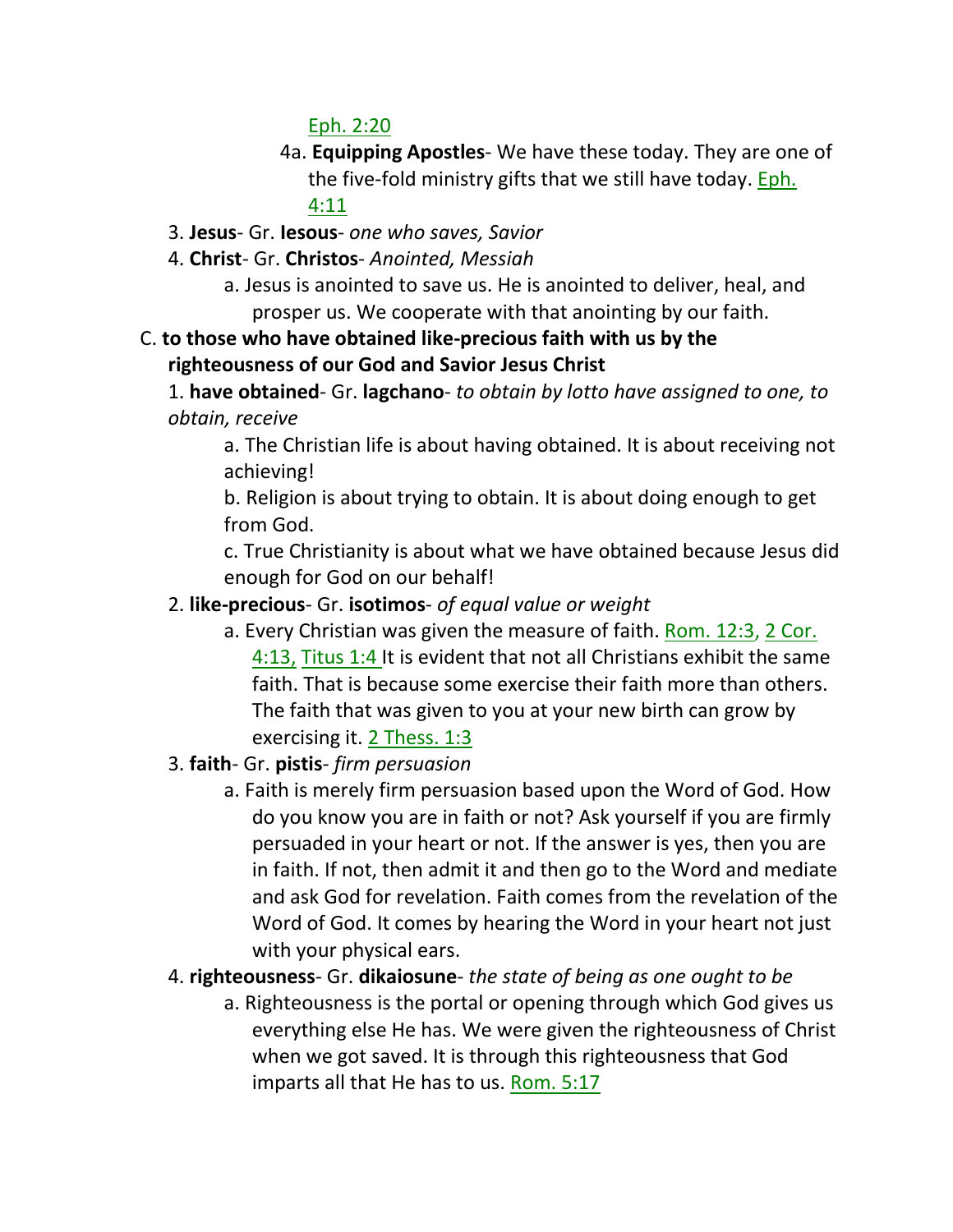- b. You can't start consistently receive from God until you believe, receive, and accept that you have been made righteous in Christ.
- c. Righteousness means the state of being as one ought to be. This is not in our body or soul, but in our reborn spirit. Our identity is in our spirit, our personality in our soul, and our appearance in our body. Who we are in our identity is who we are in our spirit. An unbeliever is a sinner in their identity. A Christian is righteous in their identity. Once we renew our minds to our true identity then it will affect our thoughts, words, and actions.
- d. God must be righteous when He gives to us. He did that by paying for our sins by the blood of Jesus and making us righteous. Rom. 3:26 Through that righteousness He gives us all other things.

#### 5. **God**- Gr. **theos**

- 6. **Savior** Gr. **soter** *one who saves*
- 2. **Grace and peace be multiplied to you in the knowledge of God and of Jesus our Lord,** 
	- A. **Grace** Gr. **charis** *unmerited favor, divine supply, strength, ability*
		- 1. Grace is not just the unmerited favor of God but also the divine supply of power, strength, and ability of God.
	- B. **peace** Gr. **eirene** *to join; tranquility and prosperity*
		- 1. Peace is always the result of receiving grace by faith.
		- 2. When we lack peace it is a sign we are not receiving and trusting in what God has already done and provided.
	- C. **multiplied** Gr. **plethuno**
		- 1. We can grow in grace and grace can be multiplied. I like multiplication when it works for me and not against me.
		- 2. Grace and peace will be multiplied to us when we gain revelation knowledge of God the Father and of Jesus.
		- 3. The more we get revelation on what has been given to us the more we can appropriate them by faith.
	- D. **knowledge** Gr. **epignosis** *higher knowledge, revelation knowledge*
		- 1. The greatest need of every Christian is revelation knowledge not things. The knowledge we need is to know what we already have in Christ. Revelation will bring things!

#### E. **of God**- Gr. **theos**

1. There is revelation knowledge we need to know about God the Father.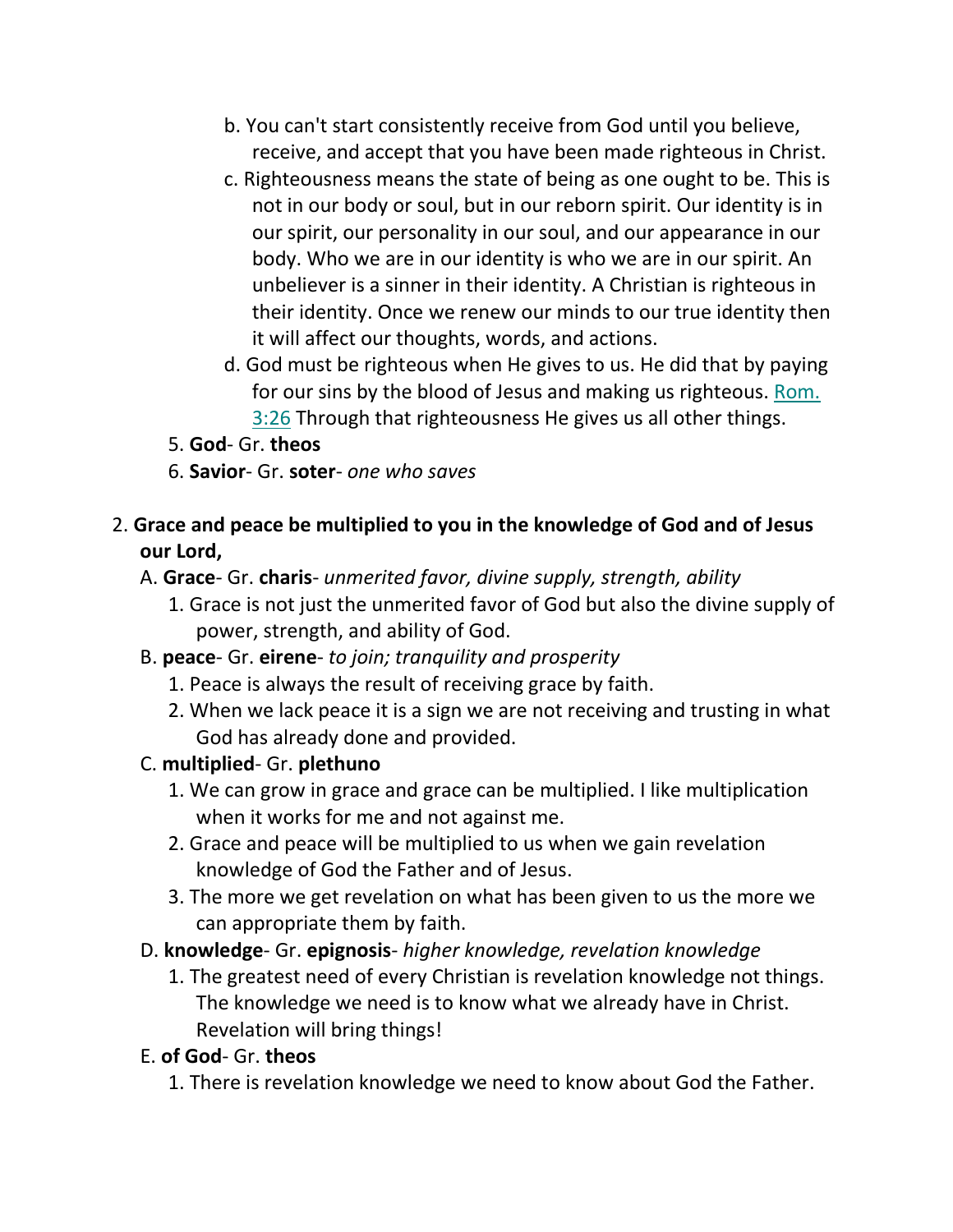This comes through the Word by the Spirit.

#### F. **of Jesus**- Gr. **Iesous**

1. There is revelation knowledge we need to know about Jesus Christ. This comes through the Word by the Spirit.

## G. **our Lord**- Gr. **kurios**

- 1. Jesus is our Lord, not our president. We are his subjects, not his constituency! We are in a Kingdom, not a democracy or republic.
- 2. We don't get to vote Jesus out if we don't like the way He does things. We need to submit to His ways. His ways are always for our highest good by the way!
- 3. **as His divine power has given to us all things that** *pertain* **to life and godliness, through the knowledge of Him who called us by glory and virtue,** 
	- A. **as His divine power has given to us all things that pertain to life and godliness,**
		- 1. **divine** Gr. **theios** *godlike, divinity*
		- 2. **power** Gr. **dunamis** *inherent power, power residing in a thing by virtue of its nature, or which a person or thing exerts and puts forth, ability*
			- a. God's power has already been given to us. Most Christians are seeking more power from God. All the power that God possesses has already been given to us in our reborn spirit through the Spirit of God. We need to tap into this power by faith in what has already been done and given.
		- 3. **given** Gr. **doreomai** *to give freely, to give as a gift*
			- a. God has already given and done all He is ever going to give and do for us. It is not up to us to get God to move, but for us to move by receiving what He has done and provided by faith. There is a balance of grace and faith. One without the other is toxic at worst and ineffective at best.
		- 4. **life** Gr. **zoe**
			- a. This is for our natural life.
		- 5. **godliness-** Gr. **eusebeia** *reverence, respect, piety towards God* a. This is for our spiritual life.
	- B. **through the knowledge of Him who has called us by glory and virtue**
		- 1. **knowledge** Gr. **epignosis** *higher knowledge, revelation knowledge*
			- a. God has already provided all things we need. What we lack is revelation knowledge of what He has already provided!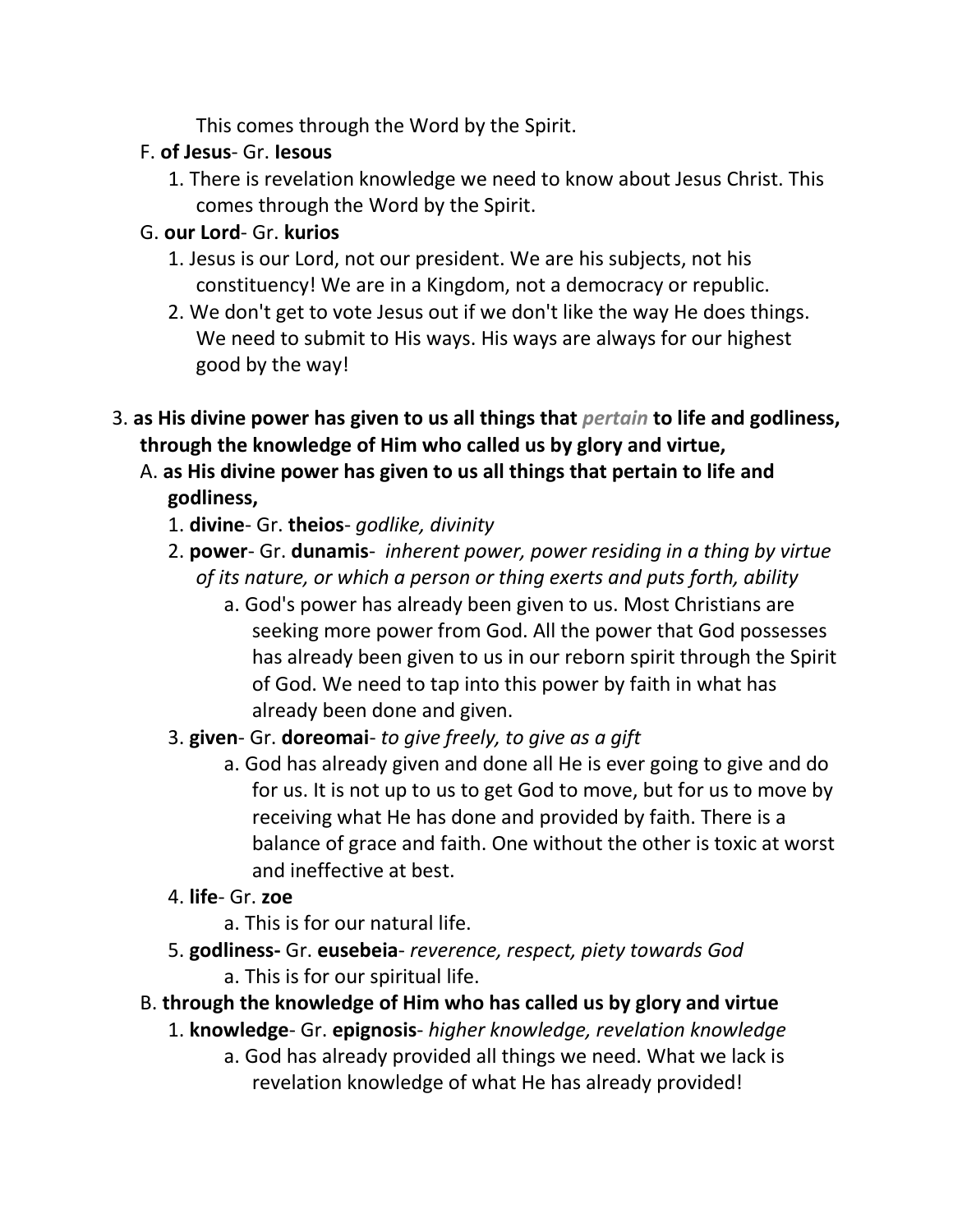#### 2. **called**- Gr. **kaleo**

- a. With every call of God there comes a grace and anointing to fulfill it. They come with the call!
- 3. **by** Gr. **dia** *through*
- 4. **glory** Gr. **doxa** *weight, honor, value, splendor, excellent greatness* a. This is spiritual.

5. **virtue**- Gr. **arete**- *goodness, good quality of any kind, prosperity, moral goodness, virtue*

- a. This is natural, which includes prosperity!
- 4. **by which have been given to us exceedingly great and precious promises, that through these you may be partakers of the divine nature, having escaped the corruption** *that is* **in the world through lust.**

#### A. **by which have been given to us exceedingly great and precious promises,**

- 1. **given** Gr. **doreomai** *freely given, given as a gift*
	- a. This is in the perfect tense. These promises were given when Jesus rose from the dead and they are still in force right now!

#### 2. **exceedingly great**- Gr. **megistos**

- a. We have been given "MEGA" promises!
- 3. **precious** Gr. **timios** *valuable, weighty*
- 4. **promises** Gr. **epaggelma**
	- a. All the promises of God are yes and amen. God provides the yes, but we need to provide the amen. 2 Cor. 1:20 We need believe and receive the promises before the power in them is released into our natural lives.
	- b. One of the MEGA promises we have is that God lives in us and provides an empowering presence in which we can experience sanctification. 2 Cor. 6:16-18, 2 Cor. 7:1

#### B. **that through these you may be partakers of the divine nature,**

- 1. **may be partakers** Gr. **koinonos** *a partner, associate, comrade, companion*
	- a. This is in the subjunctive mood which means that it is a possibility but not a definite. This is because we must believe the promises before we can partake of them and experience the divine nature in them.
- 2. **divine** Gr. **theios**
- 3. **nature** Gr. **phusis**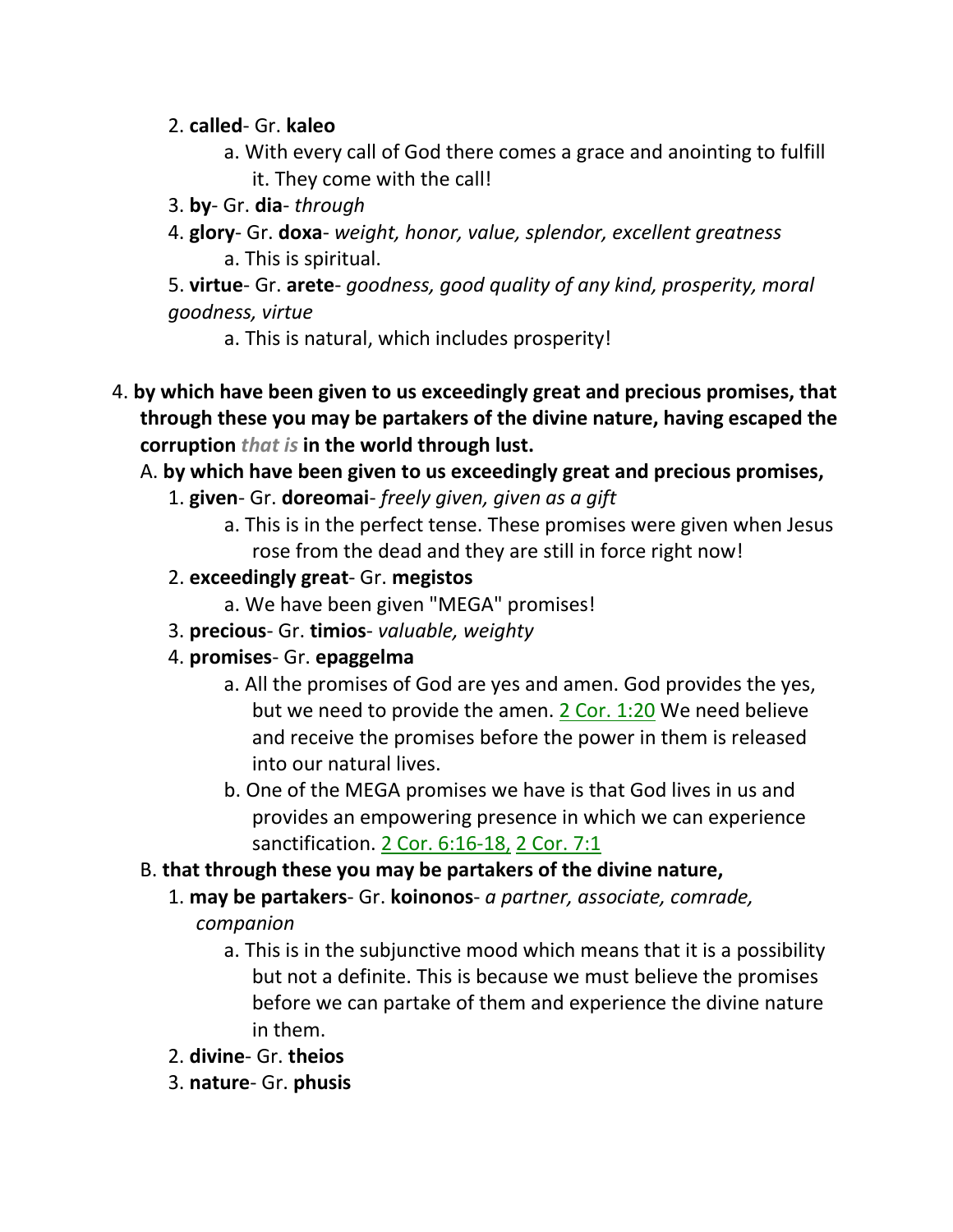a. We are partakers of the divine nature of God in our spirit, but we can partake of the divine nature of God in our souls and bodies as well. This comes by believing and acting on the promises of God.

#### C. **having escaped the corruption that is in the world through lust**

- 1. **having escaped** Gr. **apopheugo** *to flee from, escape*
	- a. This is in the aorist tense which means it has already happened! We have already escaped the corruption of lust as believers. This is one of the MEGA precious promises of the New Covenant! We partake of the divine power of this promise when we accept it by faith.
	- b. Many do not feel like they have escaped lust and its corruption. However, when Jesus died, we died to sin. The flesh with its lusts were crucified with Christ. Gal. 5:24 When we stand on the fact that we have already died to sin and lust with Christ, and not go by our feelings, we will experience victory over them by the power of the Spirit. The flesh and its lusts will be mortified by the Spirit. Rom. 8:11 If you don't accept this by faith you will struggle trying to mortify the flesh and lust yourself which is an impossible endeavor.

2. **corruption**- Gr. **phthora**- *corruption, destruction, perishing, decay, ruin, depravity*

a. This is in this life and the next.

- 3. **world** Gr. **kosmos** *orderly arrangement, the whole circle of earthly goods, endowments riches, advantages, pleasures, etc, which although hollow and frail and fleeting, stir desire, seduce from God and are obstacles to the cause of Christ*
- 4. **lust** Gr. **epithumia** *strong desire*
	- a. What is in the world is the lust of the flesh, lust of the eyes, and the pride of life. 1 John 2:16

#### 5. **But also for this very reason, giving all diligence, add to your faith virtue, to virtue knowledge,**

#### A. **But also for this very reason,**

1. For what reason? For the reason we have received the promises and divine nature of God to fulfill all that God asks of us.

#### B. **giving all diligence,**

1. **diligence**- Gr. **spoude**- *haste, earnestness, diligence, to give all diligence,*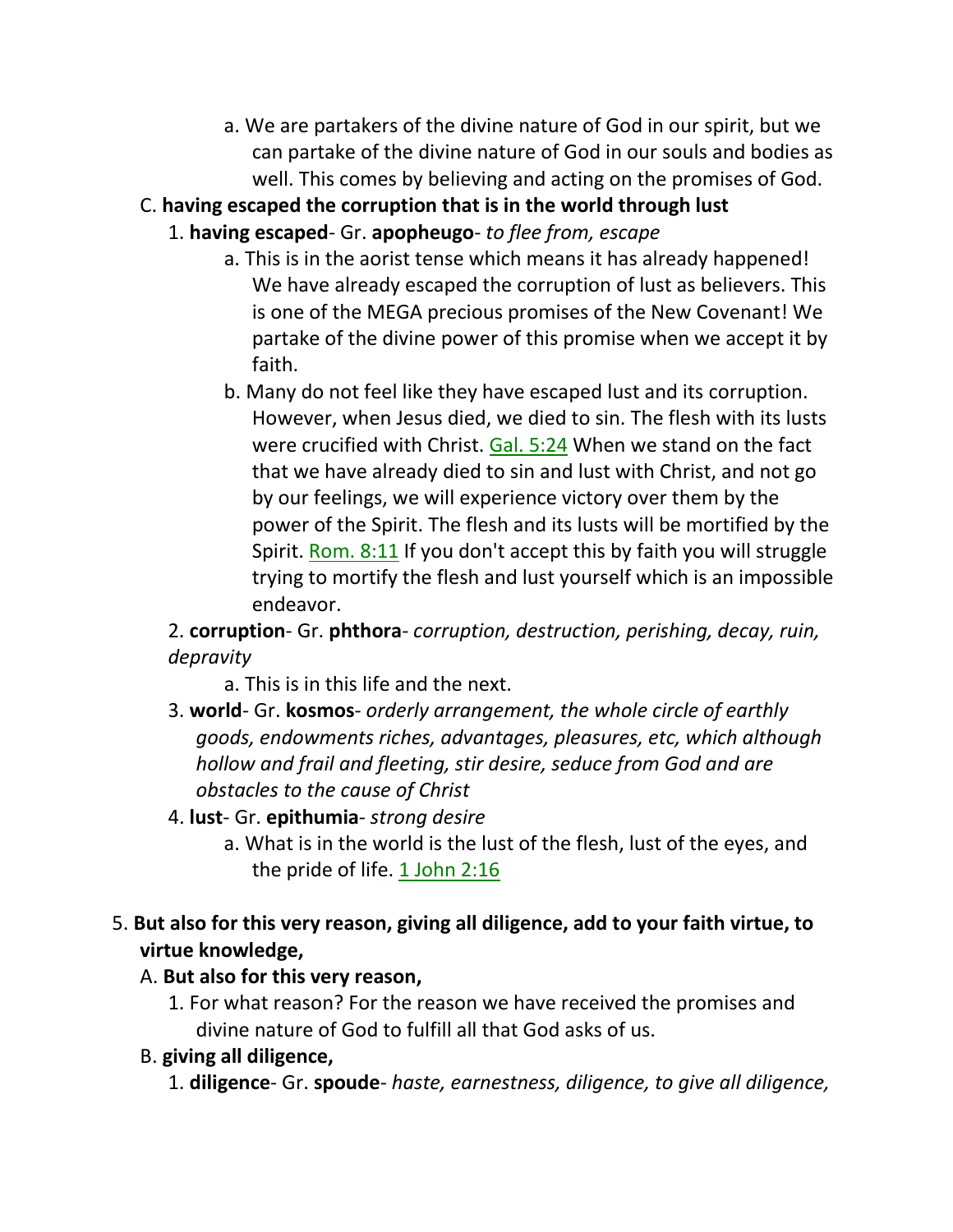*interest one's self most earnestly*

- a. Some who teach grace say that grace is just rest. They teach that a Christian is to only rest and God does all the rest. No, grace empowers us to rise and work! Matt. 11:28-29, 1 Cor. 15:10
- b. We have grace to be diligent in the Christian life. Our rest is vertical towards God, but we are to be diligent horizontally in our life, jobs, marriages, relationships, and with our witness to the world.

# C. **add to your faith virtue,**

- 1. **add-** Gr. **epichoregeo** *to supply, furnish, present, superadd*
- 2. **faith** Gr. **pistis** *firm persuasion*
	- a. Whatever we are asked to do by God it is to be done by the faith He gave us. We are to add virtue to our lives by faith.
	- b. God called us by His virtue. His virtue is in us. By faith we can draw upon that virtue and it will be manifested as fruit in our lives.
	- c. Faith is a fruit of the Spirit. Gal. 5:23
- 3. **virtue** Gr. **arete** *goodness, good quality of any kind, prosperity, moral goodness, virtue*
	- a. This is the first stage of a Christian who is born again by faith. They are to add goodness to their lives by drawing on the goodness of God in them. Goodness is a fruit of the Spirit. Gal. 5:22
	- b. Most baby Christians desire to do good but they often try to do it in the energy of their own flesh or soul. This is fruitless and will lead to discouragement and bitter disappointment. We need to exercise our faith in the goodness of God in us to produce the fruit of goodness in and through us.
	- c. We start growing in the things of God when we understand that God is not calling us to live for Him, but we are called to live from Him! This is called fruit-bearing! John 15:5
	- d. The root of virtue is the fear [reverence] of God.

## D. **to virtue knowledge**

- 1. **knowledge** Gr. **gnosis** *basic knowledge of people, things, and how they work*
	- a. Many young believers have a great zeal for goodness but they lack basic knowledge of God, the world, people, and things in the world.
	- b. Zeal without knowledge can be dangerous!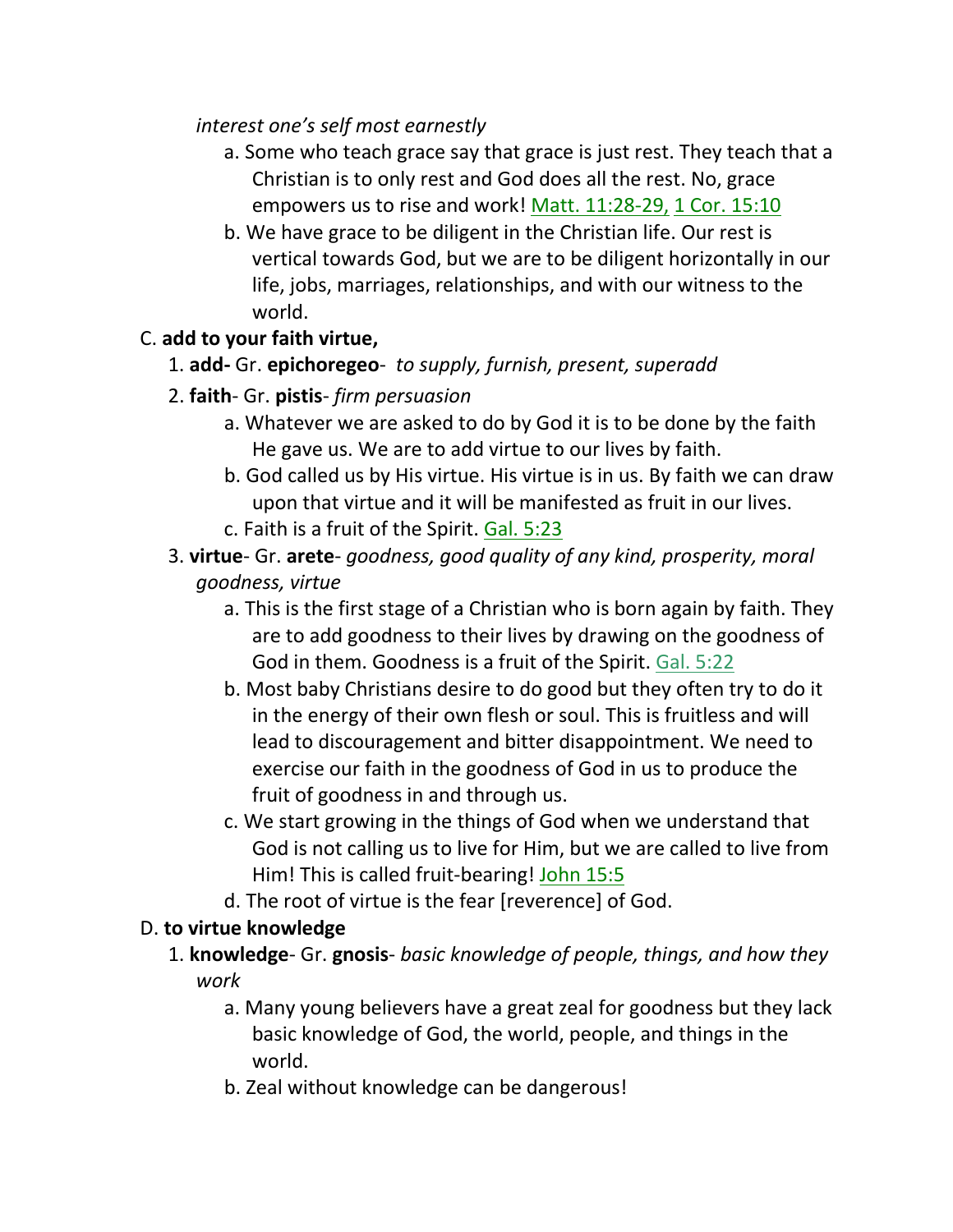- c. One thing a young husband needs to learn is basic knowledge about his wife and marriage. This is not spiritual knowledge, but natural knowledge of women in general, his wife in particular, and of marriage. 1 Pet. 3:7
- d. The fear of the Lord is the beginning of wisdom and knowledge. Knowledge without goodness will lead to evil and selfish ends.
- e. If we ask God for knowledge He will give it. He will give it to us by His Spirit or lead us to others who can impart it to us.

# 6. **to knowledge self-control, to self-control perseverance, to perseverance godliness,**

# A. **to knowledge self-control**,

- 1. **self-control** Gr. **egkrateia** *self-control (the virtue of one who masters his desires and passions, especially his sensual appetites)*
	- a. This is a fruit of the Spirit and not a product of will-power and selfexertion.
	- b. God has perfect self-control. We can draw from that self-control by faith to keep ourselves in check. This is by the Spirit of God and not will-power.

## B. **to self-control perseverance**,

- 1. **perseverance** Gr. **hupomone-** *to remain under, patience*
	- a. This also is a fruit of the Spirit and not a by-product of will-power.
	- b. God is patient. We can draw upon the patience of God in us to be patient.

## C. **to perseverance godliness**

- 1. **godliness-** Gr. **eusebeia** *reverence, piety*
	- a. God lives in us so we can draw from Him to live godly.
	- b. God has provided us all things to be and live godly. 2 Pet. 1:3

## 7. **to godliness brotherly kindness, and to brotherly kindness love.**

## A. **to godliness brotherly kindness,**

## 1. **brotherly kindness**- Gr. **philadelphia**

- a. Kindness is another fruit of the Spirit.
- b. God in us is kind. We can draw from His kindness to be kind to others.
- c. This is a major transition in Christian maturity at this point. Up until this point the focus is upon development personally- virtue,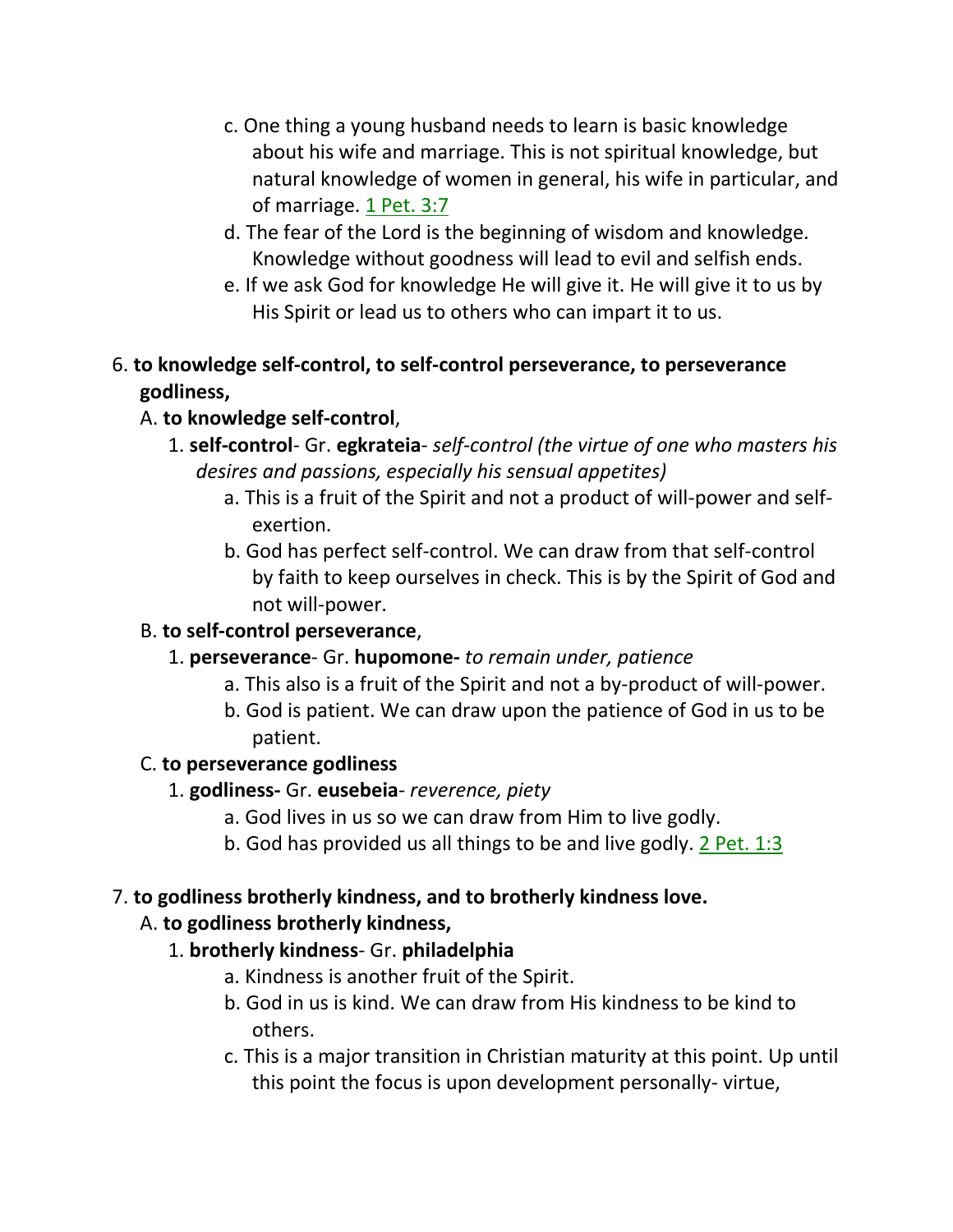knowledge, patience, godliness. Now, the focus turns from one's self to others. A mature Christian is secure inside and know who they are and what they possess in Christ. They now can focus on ministering to and loving others.

#### B. **and to brotherly kindness love**

#### 1. **love**- Gr. **agape**

- a. Love is the fruit of the Spirit.
- b. Love is the apex of the Christian life. Some think being strong in faith is the apex of the Christian life. No, it is the first step. It is the foundation.
- c. God is love. He has shed His love in us abundantly when we got saved. Rom. 5:5 We can draw from His love on the inside of us to love those around us- the lovely and the unlovely.
- d. It is God who causes us to abound in love towards one another. This does not come from will-power. 1 Thess. 3:12
- e. God not only gives us love for others, but he teaches us to love others. 1 Thess. 4:9
- 8. **For if these things are yours and abound,** *you will be* **neither barren nor unfruitful in the knowledge of our Lord Jesus Christ.**

## A. **For if these things are yours and abound,**

## 1. **these things**

a. The fruit of the Spirit. The fruit of the Spirit are not for God to accept, but for man to taste! The fruit of the Spirit are for people around us to taste that God is good.

## 2. **yours**

- a. These characteristics belong to God, but they become ours when we claim them by faith.
- 3. **abound** Gr. **pleonazo** *to become plentiful*
	- a. We are called to bear fruit, more fruit, and much fruit. John 15:2, 5
- B. **you will be neither barren nor unfruitful in the knowledge of our Lord Jesus Christ.** 
	- 1. **barren** Gr. **argos** *inactive, free from labor, at leisure, lazy, shunning the labor which one ought to perform, unprofitable, hollow*
		- a. We are to labor to enter into rest and to labor from our rest. Heb. 4:10, Matt. 11:28-30
		- b. Just teaching vertical grace towards God will lead to a naturally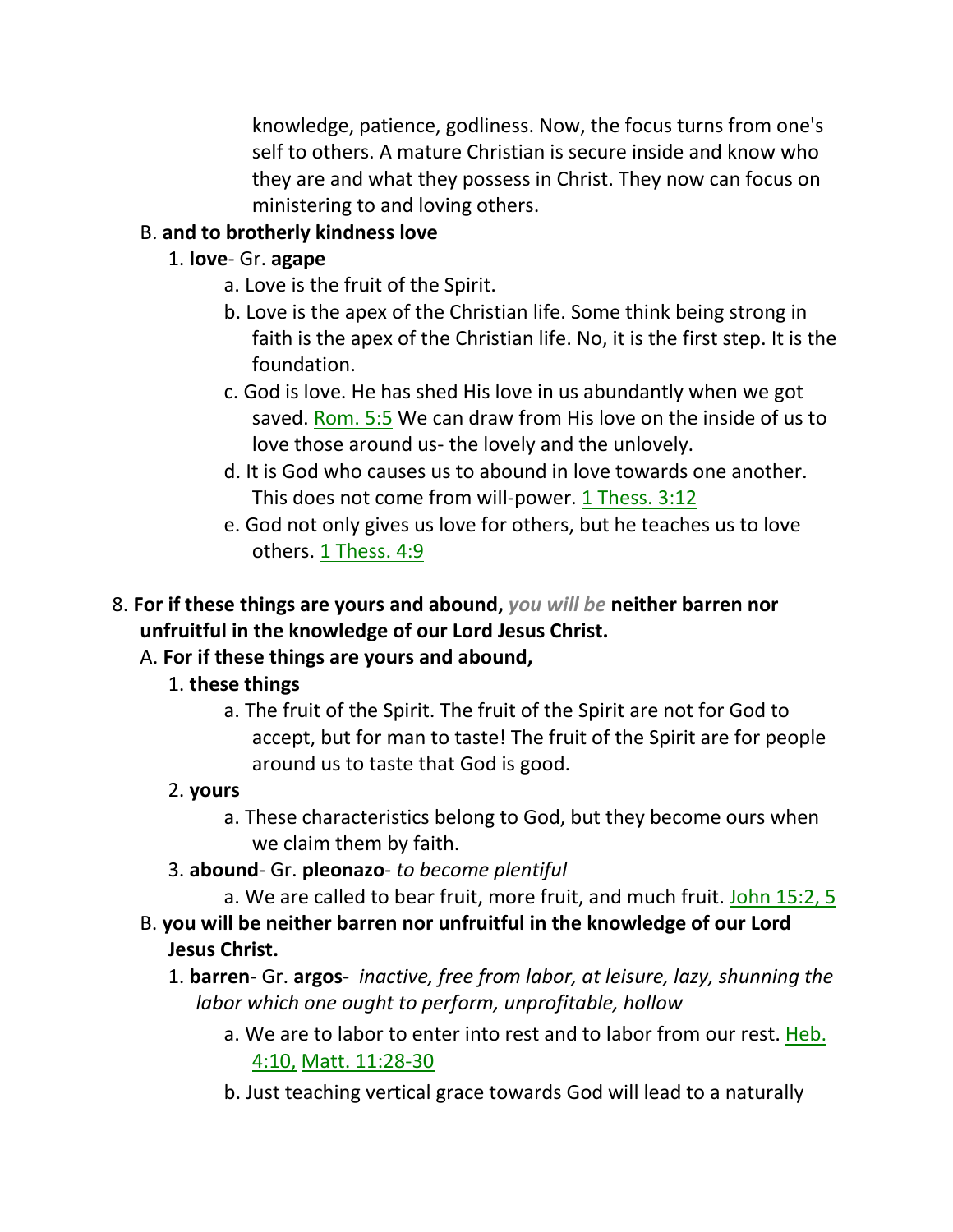barren life.

- 2. **unfruitful** Gr. **akarpos** *without fruit*
	- a. Fruit-bearing does not take place without tending the soil and pruning. We need to work at tending the soil of our heart and pruning away what is not of God in our life that rob the resources of what is from God in our life. Horizontal grace will lead to productivity!
	- b. Just teaching vertical grace towards God will lead to a fruitless life. Horizontal grace will lead to fruit-bearing!
	- c. Christians need to be taught not to be barren and unfruitful. Titus 3:14 We need not only rest in our vertical righteousness with God but be diligent to add to our lives the fruit of the Spirit by faith to be a witness to all around us.
- 3. **knowledge** Gr. **epignosis** *higher knowledge, revelation knowledge*
	- a. The more revelation of God and His characteristics in us the more we can draw upon them by faith and see the fruit of them in our lives.
	- b. Revelation knowledge is key to fruit-bearing in the Christian life. Through revelation knowledge we can then acknowledge every good thing in us and our faith will become effective! Philemon 1:6
- 9. **But he that lacketh these things is blind, and cannot see afar off, and hath forgotten that he was purged from his old sins.**

## A. **But he that lacketh these things is blind,**

- 1. **lacketh** Gr. *pareimi me not on hand, not present*
- 2. **these things**
	- a. The fruit of the Spirit.
- 3. **blind** Gr. **tuphlos** *to be blinded by smoke or dense fog*
	- a. Pride will blind people to God's grace and forgiveness. Those who are novices [Gr. newly planted] in Christ can easily fall into pride [enveloped with smoke] because they think they are not so bad after all and can do things themselves. 1 Tim. 3:6

# B. **and cannot see afar off,**

1. **see afar off-** Gr. **muopazo**- *to close the eyes, contract the eyelids, wink; to be nearsighted, partially blinded*

a. Those that lack the fruit of the Spirit are living just for the moment. They lack a vision for the future or for what God has for them. Fruit-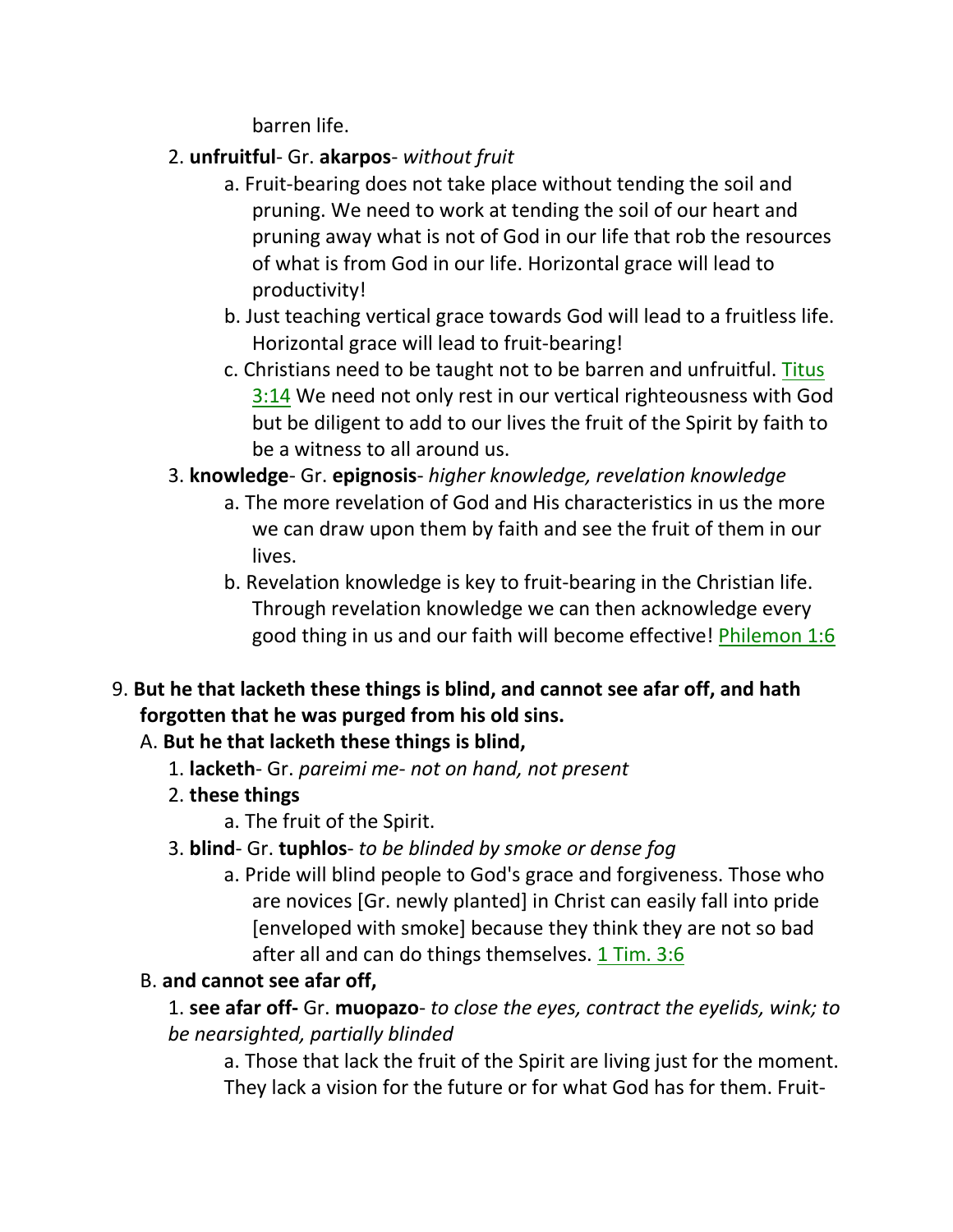bearing is for others. Those who use grace just for themselves and their own benefit are short sighted. They just have themselves and their own benefit in view. They are navel-gazers.

#### C. **and hath forgotten that he was purged from his old sins.**

- 1. **forgotten** Gr. **lambano lethe** *having received forgetfulness*
	- a. Those that lack the fruit of the Spirit forget about thanking God for His forgiveness of sins. They received forgetfulness by thanklessness! They forget that they are what they are by the grace of God and start thinking they are good in themselves and can make it without God's grace.
- 2. **purged** Gr. **katharismos** *to be cleansed of*
- 3. **old** Gr. **palai**
	- a. If we do not thank God for the forgiveness of our old sins by His grace and blood, they tend to creep back into our present lives!
	- b. We should daily thank and praise God for the forgiveness of our sins. This will keep us fresh in our understanding and awareness of our righteousness in Christ. This is the antidote from sin.
- 4. **sins** Gr. **harmartia**
- 10. **Wherefore the rather, brethren, give diligence to make your calling and election sure: for if ye do these things, ye shall never fall:** 
	- A. **Wherefore the rather,**
	- B. **brethren-** Gr. **adelphos** *sharing the same womb*
	- C. **give diligence to make your calling and election sure,**
		- 1. **give diligence** Gr. **spoudazo** *to be earnest towards*
		- 2. **calling** Gr. **klesis**
		- 3. **election** Gr. **ekloge**
			- a. God selects those who accepts His terms for salvation- to accept salvation by grace through faith in Jesus Christ and what He has done on the cross and resurrection.
			- b. Many are called but few are chosen. Who are the ones who are chosen? Those who answer the call of God for salvation.
		- 4. **sure** Gr. **bebaios** *stable, fast, firm*
			- a. The foundation of God has this seal on it: The Lord knows those who are His, and those who name the name of Christ let him turn from iniquity. 2 Tim. 2:19 The Lord knows those who are His, but those that are His have this hallmark- they turn from iniquity. The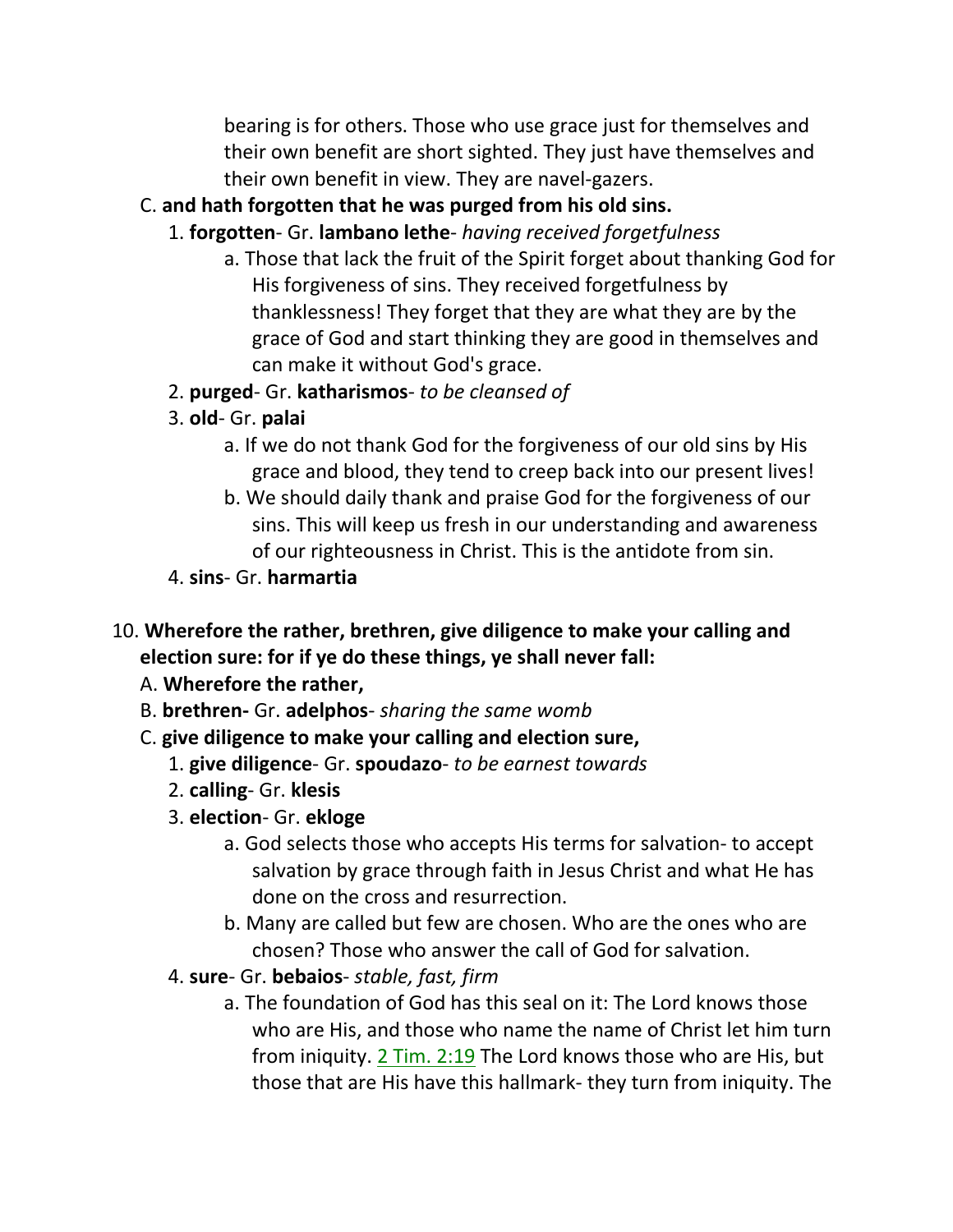way we turn from iniquity is to turn to God in faith and draw from him to bear fruit.

#### D. **for if you do these things,**

- 1. **do** Gr. **poieo**
- 2. **these things**
	- a. Add the fruit of the Spirit to your life by faith.
- E. **ye shall never fall**
	- 1. **never-** Gr. **ou me pote** *no not at any time!*
	- 2. **fall** Gr. **ptaio** *to stumble and fall into misery, become wretched*
		- a. When we are bearing the fruit of the Spirit we are walking after the Spirit and will not fulfill the lust of the flesh. Gal. 5:16 We will never at any time fall into a wretched state or into misery.
		- b. God is able to keep us from stumbling and preserve us unto the end. Jude 1:24

#### 11. **for so an entrance will be supplied to you abundantly into the everlasting kingdom of our Lord and Savior Jesus Christ.**

- A. **entrance** Gr. **eisodos-** *path into*
- B. **supplied** Gr. **epichoregeo** *lavishly supplied*
	- 1. I don't just want to slip into heaven. I want to be ushered in grand style bringing many souls with me in a triumphant parade!
- C. **abundantly** Gr. **plousios** *richly*
- D. **everlasting** Gr. **aionios** *without beginning and end, that which always has been and always will be*
- E. **kingdom** Gr. **basileia** *royal power, kingship, dominion, rule*
	- 1. Again, we are part of a kingdom not a democracy or republic. It will do us well to get a kingdom mentality to operate as we should in the kingdom.
- 12. **For this reason I will not be negligent to remind you always of these things, though you know and are established in the present truth.** 
	- A. **For this reason I will not be negligent to remind you always of these things,**
		- 1. **For this reason**
			- a. We will stay diligent when we live for a reason and for purpose.
		- 2. **negligent** Gr. **ameleo** *to be careless*
		- 3. **remind** Gr. **hupomimnesko aei** *to always be under remembrance* a. One of the effects of the fall is a memory that forgets. We can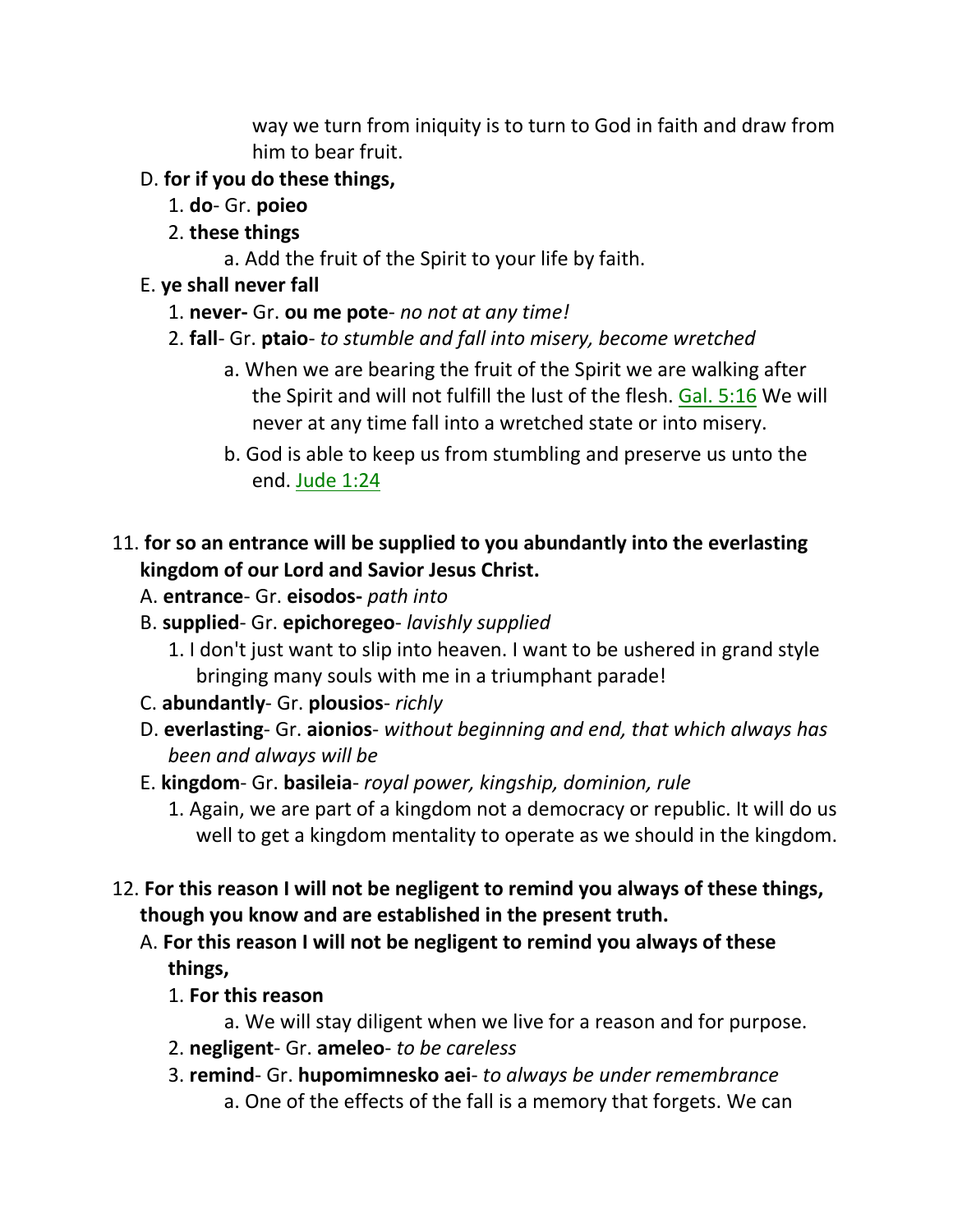claim that the memory of the just is blessed  $[Prov. 10:7]$ , but it won't be until we reach the other side that we will have perfect recall.

- b. We need to be constantly reminded about what Christ has done for us and to us. We need to be reminded that we are righteous, forgiven, and have all things we need in life.
- c. Peter knew the importance of remembering the Word. 2Pe\_1:13, 2Pe\_1:15, 2Pe\_3:1
- d. Paul did too! Rom 15:14-15; Phi 3:1; 1Ti 4:6; 2Ti 1:6; Heb 10:32

#### B. **though you know and are established in the present truth**

- 1. **know** Gr. **eido** *to know by perception*
- 2. **established** Gr. **sterizo** *to be made stable*
	- a. We become established in God when we are established in grace. Heb\_13:9

#### 3. **present**- Gr. **pareimi**

a. The present truth is the truth of the New Covenant during this age of Grace. It is the doctrine given to the church.

#### 4. **truth**- Gr. **aletheia**

a. Often the natural conflicts with God's truth. What is in the natural are facts. When the truth and facts are in disagreement which do you agree with? If you agree with the facts, you will just live a natural life. If you go with the truth over the facts, then the truth will change the facts and you will live supernaturally! The facts will never change the truth, but the truth will change the facts.

# 13. **Yes, I think it is right, as long as I am in this tent, to stir you up by reminding**

*you,*

#### A. **Yes**- Gr. **de**- *and*

- B. **I think it is right,**
	- 1. **think** Gr. **hegeomai** *to consider, deem, account, think*
	- 2. **right** Gr. **dikaios** *as it ought to be*

#### C. **as long as I am in this tent,**

- 1. **tent** Gr. **skenoma**
	- a. Our body is seen as a tent. 2 Cor. 5:1, 4, 2 Pet. 1:13-14 It is our temporary residence while on earth. A tent is not a permanent dwelling. It is only used for a short time while traveling away from home. We are sojourners here on the earth. We will be getting a new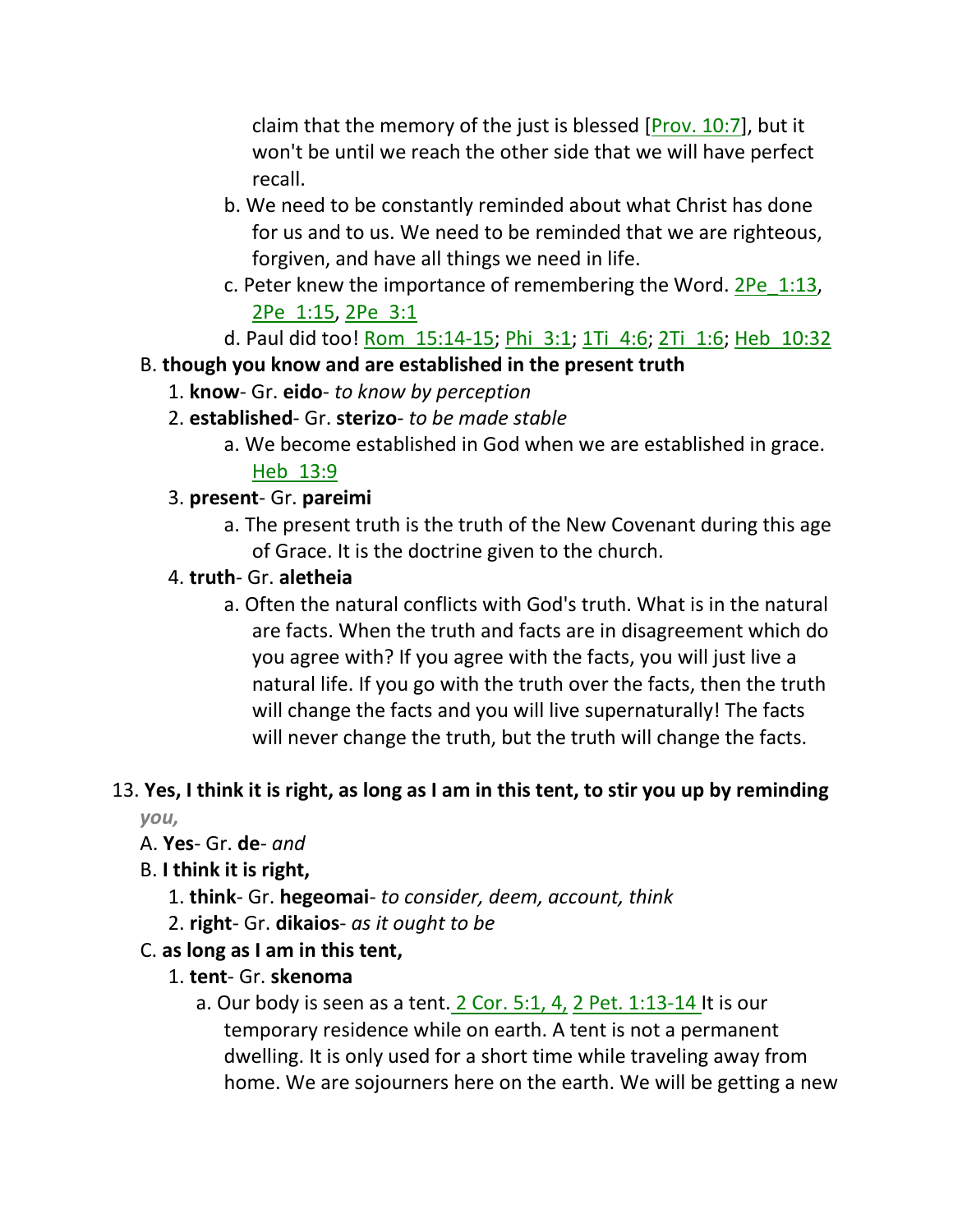heavenly body on the other side.

- b. Our natural body will be raised out of the grave and swallowed up into our heavenly body prepared for us by the Lord. 2 Cor. 5:4, 1 Cor. 15:53-54
- c. The tabernacle of the OT was a type of the natural temporary body. The temple that came later is a type of our permanent body that comes later.

# D. **to stir you up by reminding you**

- 1. **stir** Gr. **diegeiro** *to rouse fully*
- 2. **reminding** Gr. **en hupomnesis**
	- a. A fire that is dormant can be stirred to a flame by stoking it. We stoke our inward fire by remembering the goodness, faithfulness, and truths of God.
- 14. **knowing that shortly I** *must* **put off my tent, just as our Lord Jesus Christ showed me.**

# A. **knowing that shortly I must put off my tent,**

- 1. **knowing** Gr. **eido** *to know by perception, seeing*
- 2. **shortly** Gr. **tachinos** *quickly*
- 3. **put off** Gr. **apothesis**
	- a. This is a metaphor for death.
	- b. When Paul says to put off the things of the old man, he is actually saying to count yourself dead to them. Rom. 6:11
- 4. **tent** Gr. **skenoma**
	- a. A metaphor for the body.

# B. **just as our Lord Jesus Christ showed me**

- 1. **just as**
	- a. God fulfills His Word just as it was told us. Acts 27:25
	- b. We need to be careful to follow the Lord's instructions just as He told us. Heb. 8:5
- 2. **showed** Gr. **deloo** *to make known by relating, to declare, to give one to understand, to indicate, signify*
	- a. Jesus told Peter how he would die, which happened just as it was showed him. John  $21:18$  He was crucified by the Romans. It is interesting to note that Paul was beheaded because he was a Roman citizen but Peter was crucified because he was not.
	- b. We can walk so closely to the Lord we can know when it is our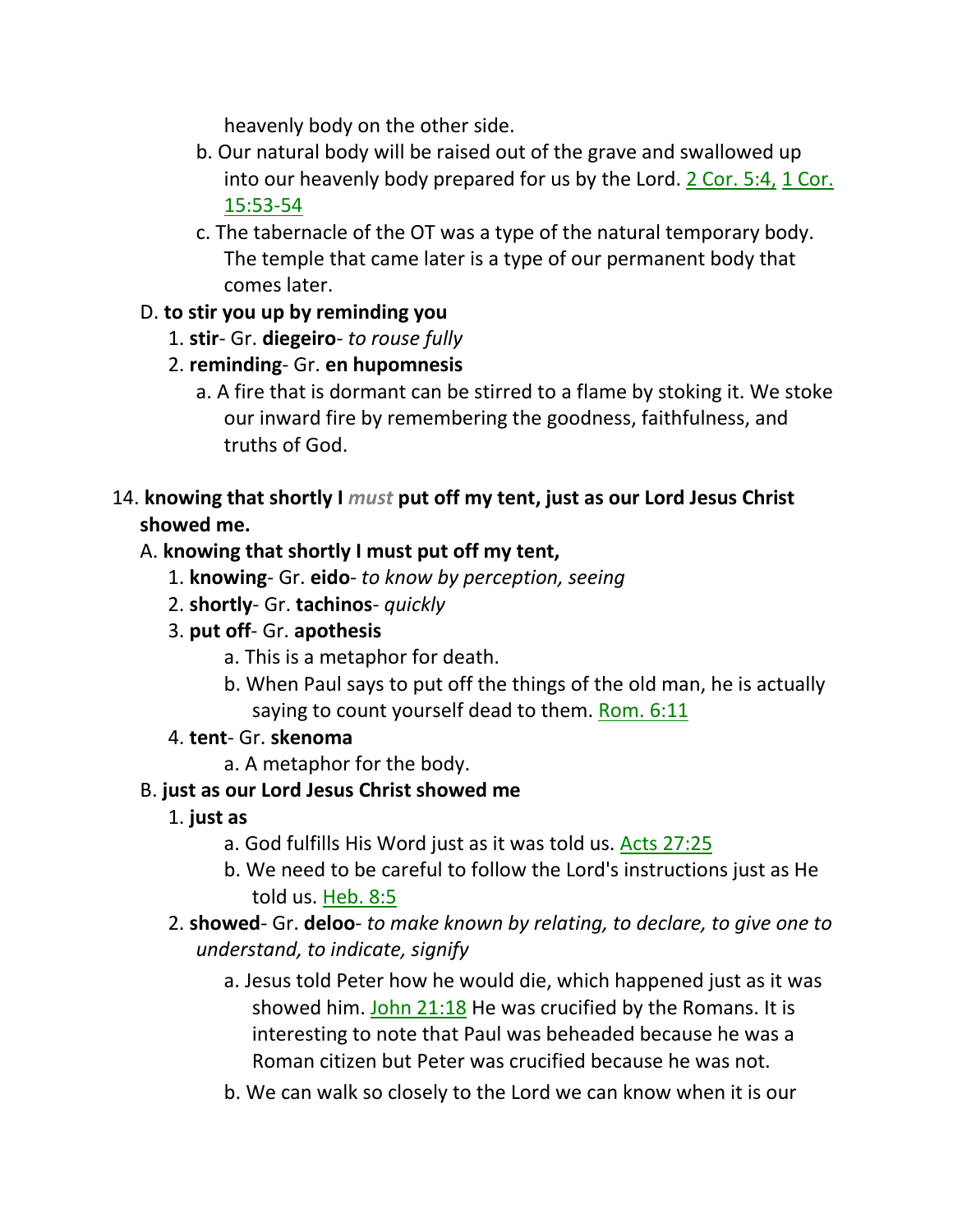time to depart is or not. Phil. 1:25, 2 Tim. 4:6

#### 15. **Moreover I will be careful to ensure that you always have a reminder of these things after my decease.**

- A. **careful** Gr. **spoudazo** *to show earnest*
	- 1. This is a popular word of Peter. He was a "type A , get to it now" kind of guy. Grace did not make him passive.

#### B. **always**

- 1. Because it was written down and eventually was added to the Scriptures.
- 2. Have you written down the revelations given to you to impart to those around you and to the next generation? If not, do so!
- D. **reminder** Gr. **poieo mneme** *to make remembrance*
	- 1. Peter may have had a problem with his memory because he talked a lot about it in this chapter. This is the third time in this chapter. Maybe he forgot he had already had mentioned it twice before!
- E. **decease** Gr. **exodus** *going out*, *we get the word Exodus from this.*
- 16. **For we did not follow cunningly devised fables when we made known to you the power and coming of our Lord Jesus Christ, but were eyewitnesses of His majesty.** 
	- A. **For we did not follow cunningly devised fables when we made known to you the power and coming of our Lord Jesus Christ,**
		- 1. **follow** Gr. **exakoloutheo** *to follow out, to trace out one's steps*

2. **cunningly devised**-Gr. **sophizo**- *to act shrewdly, to devise cleverly or cunningly, to invent skillfully, devise artfully*

- 3. **fables** Gr. **muthos-** *a narrative, story, a fiction, a fable, an invention, a falsehood*
	- a. Many religions are founded on fables. For instance, the founder of Scientology who was a sci-fi author, decided to create a religion to see how many people would follow it. Many have unfortunately. The core of this "religion" is based on aliens, past lives, and a bunch of crazy fiction.
	- b. People tend to favor a lie over the truth. Lies do not call for you take responsibility or bring accountability but the truth always does.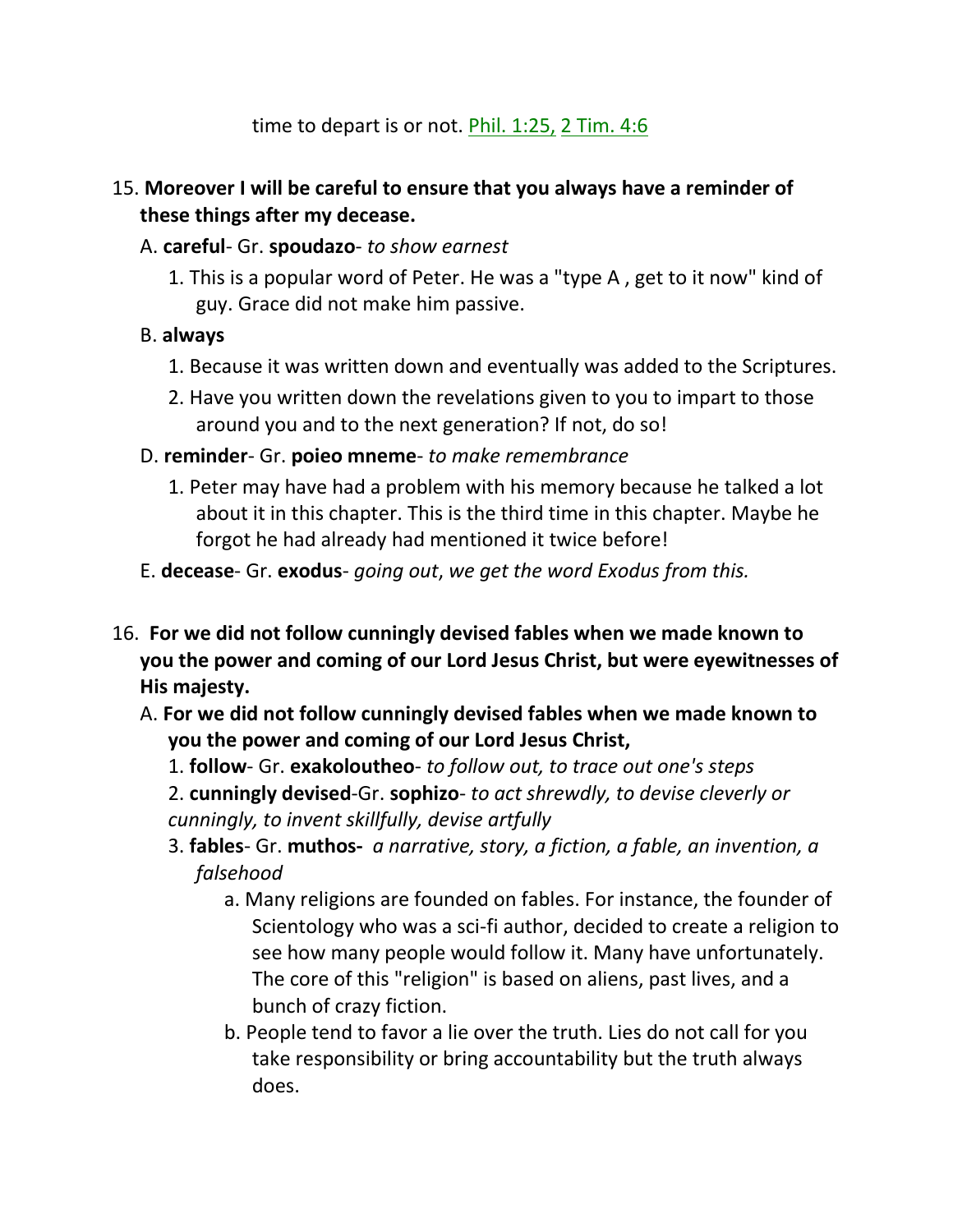- c. Fables can't build us up, but faith can!  $1$  Tim. 1:4, Jude 20
- d. Fables does not promote godliness. 1 Tim. 4:7
- e. Fables will turn you from the truth. Titus 1:14
- f. I have seen people write books about their experience of seeing heaven or hell, and people will take what they say over what the Bible says. Don't go with what books teach if it does not agree with THE BOOK.
- 4. **made known** Gr. **gnorizo**
- 5. **power**-Gr. **dunamis** *ability, strength*
	- a. The truth is always accompanied by testifying power.
- 6. **coming**-Gr. **parousia**
	- a. The Mt. of Transfiguration was a prefiguring of what Christ will look like when He returns to rule the earth.

## B. **but were eyewitnesses of His majesty**

## 1. **eyewitnesses**- Gr. **epoptes**

- a. This speaks of naturally seeing the truth of Jesus' person and glory.
- b. This was on the Mt. of Transfiguration- Luke 9:28-29
- c. One of the proofs of Christianity is its first adherents that gave their lives for it. Someone that makes up fables is not willing to do for it.
- 2. **majesty**-Gr. **megaleiotes** *magnificent greatness*
	- a. If humanity had a true view of the majesty of Jesus then all would fall at his feet in worship. One day when Christ appears all will see him and bow their knee and confess that He is Lord. Phil. 2:10
- 17. **For He received from God the Father honor and glory when such a voice came to Him from the Excellent Glory: "This is My beloved Son, in whom I am well pleased."** 
	- A. **For He received from God the Father honor and glory when such a voice came to Him from the Excellent Glory,**

## 1. **received**- Gr. **lambano**

- a. We need to receive our value, esteem, and dignity from the opinion and view of God the Father instead of trying to establish them ourselves by our works and accomplishments.
- b. We receive our value, esteem, and dignity from what is written in the Word of God, which is His opinion and view of us.
- 2. **honor** Gr. **time** *value, esteem, dignity*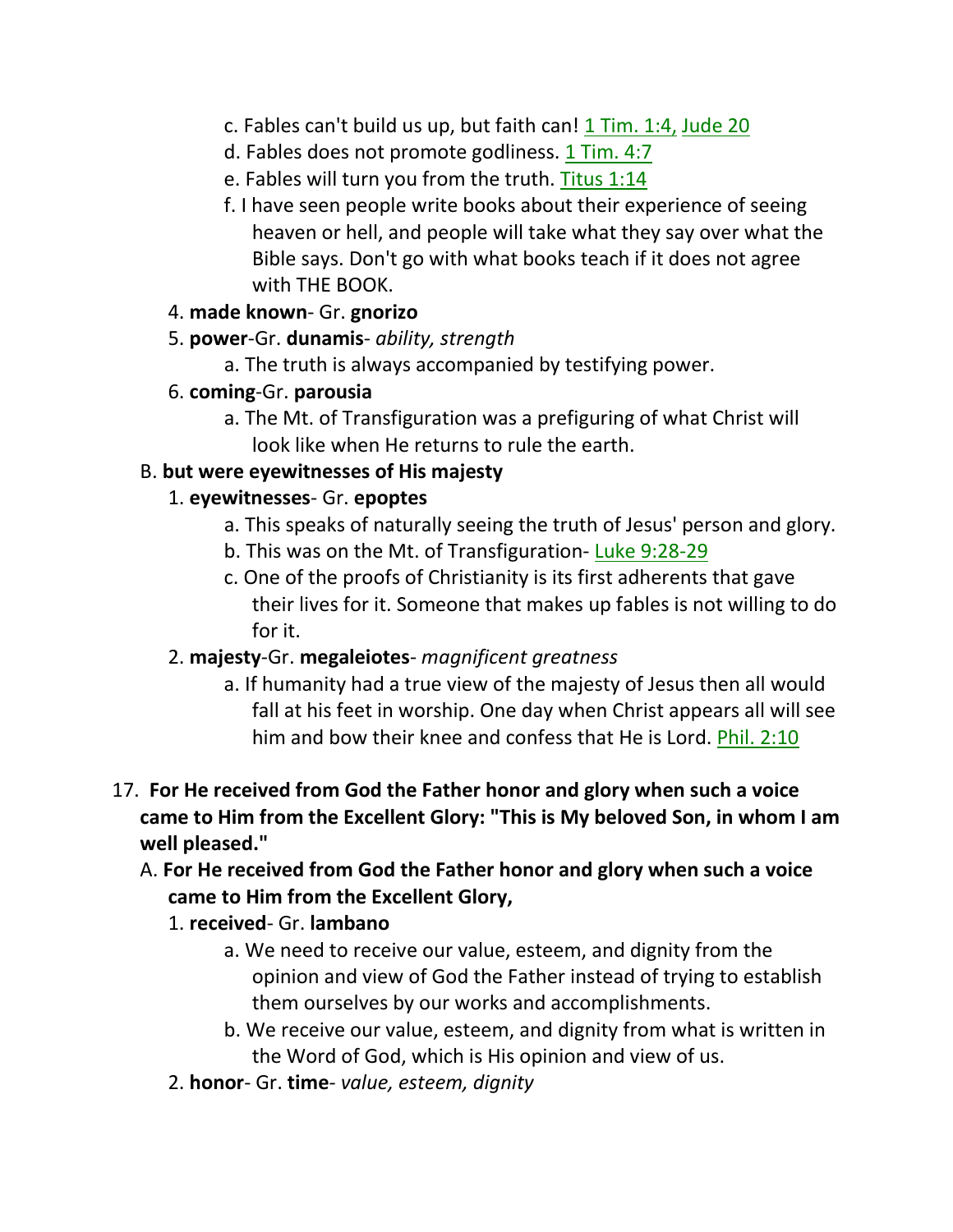- 3. **glory** Gr. **doxa-** Gr. *opinion, view, splendor*
- 4. **voice** Gr. **phone**
- 5. **Excellent Glory** Gr. **megaloprepes doxa** *befitting great glory*

#### B. **This is My beloved Son,**

- 1. **beloved** Gr. **agapetos**
- 2. **Son** Gr. **huios**
	- a. Jesus heard this the day he was baptized. Matt. 3:17 This was before he had done any ministry or mighty works. His value, esteem, and dignity was based upon His Father's view and opinion of Him and not His works or accomplishments. Jesus being baptized and the Spirit resting on Him was a fulfillment of *Is.* 42:1.
	- b. This was repeated on the Mt. of Transfiguration towards the end of His ministry. We can only start and finish well in ministry based upon God's view and opinion of us and not our own works and accomplishments.

## C. **in whom I am well pleased**

#### 1. **well pleased**- Gr. **eudokeo**

a. We need to know that we are God's beloved son or daughter. We need to know He is pleased with us in Christ. This has nothing to do with what we have done for Him, but our relationship with Him.

## 18. **And we heard this voice which came from heaven when we were with Him on the holy mountain.**

#### A. **heard**- Gr. **akouo**

1. The three disciples both saw and heard the Lord.

2. When people saw and heard God with their senses it led to fear.

Mat 17:6 When we hear God from the Word it produces faith! Rom. 10:17

#### B. **voice**- Gr. **phone**

1. It is not good to be led by voices, but by the Word of God and the inward witness. This is why Peter says they had a surer word of prophecy. Our senses can deceive us, but the Word never will!

#### C. **heaven**-Gr. **ouranos**

- D. **holy** Gr. **hagios** *set apart*
- E. **mountain** Gr. **oros**
	- 1. The scripture does not say what mountain this was. It surely was not Mt. Sinai, but it could have been Mt. Moriah. Some postulate it was Mt.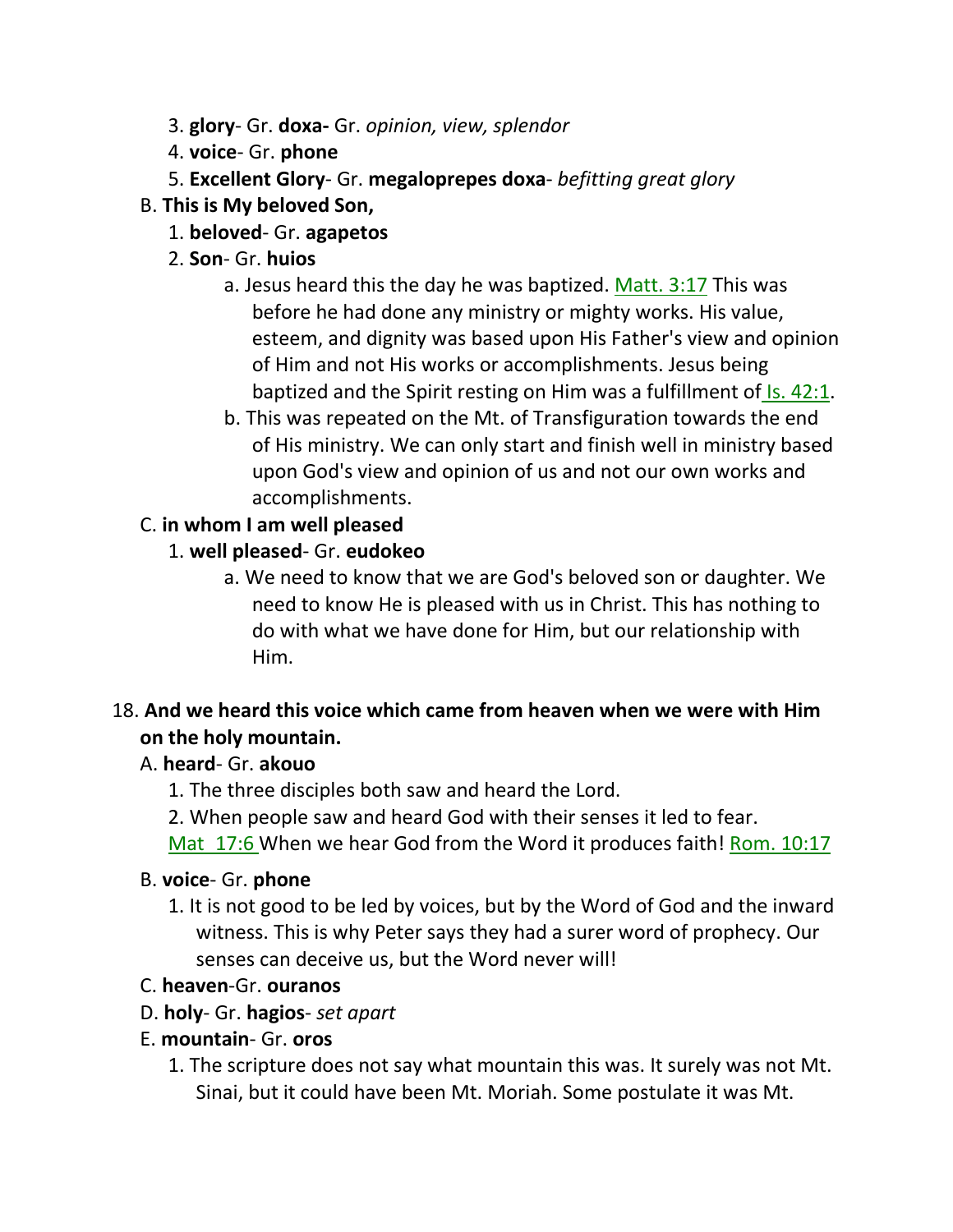Tabor.

- 2. It is called holy because of the presence of Christ upon it. We are called holy because of the presence of Christ in us! Wherever Jesus is it is holy!
- 19. **And so we have the prophetic word confirmed, which you do well to heed as a light that shines in a dark place, until the day dawns and the morning star rises in your hearts;** 
	- A. **And so we have the prophetic word confirmed,**
		- 1. **prophetic** Gr. **prophetikos**
		- 2. **word** Gr. **logos**
			- a. The Word of God
		- 3. **confirmed** Gr. **bebaios** *stable, fast, firm*
			- a. The Word of God is more sure than what you see with your eyes, and hear with your ears. The senses can deceive you, but the Word will never deceive you.

# B. **which you do well to heed as a light that shines in a dark place,**

- 1. **do well** Gr. **poieo kalos**
	- a. If you want to do well you need to take heed to the Word and act on it!
- 2. **heed** Gr. **prosecho** *hold close to you*
- 3. **light** Gr. **luchnos** *lamp*
	- a. The Word is a lamp until our feet and path. Ps. 119:105
- 4. **shines** Gr. **phaino**

# 5. **dark place**-Gr. **auchmeros topos**

- a. Jesus was the light of the world. When he left the earth was plunged into darkness. Now the church is here to reflect the light of the Son in this dark world. As the moon reflects the light of the sun to give the earth light, so the church reflects the light of the Son to give light to those in the world.
- b. The Word of God is light to the church and we the church are the light of the darkened world.
- C. **until the day dawns and the morning star arises in your hearts.**

# 1. **day-** Gr. **hemera**

a. This is the return of the Lord and the beginning of the Millennium. Until the Lord returns we are to walk in the light of the Word of God. The age we are living in is the night, but we provide light to the dark.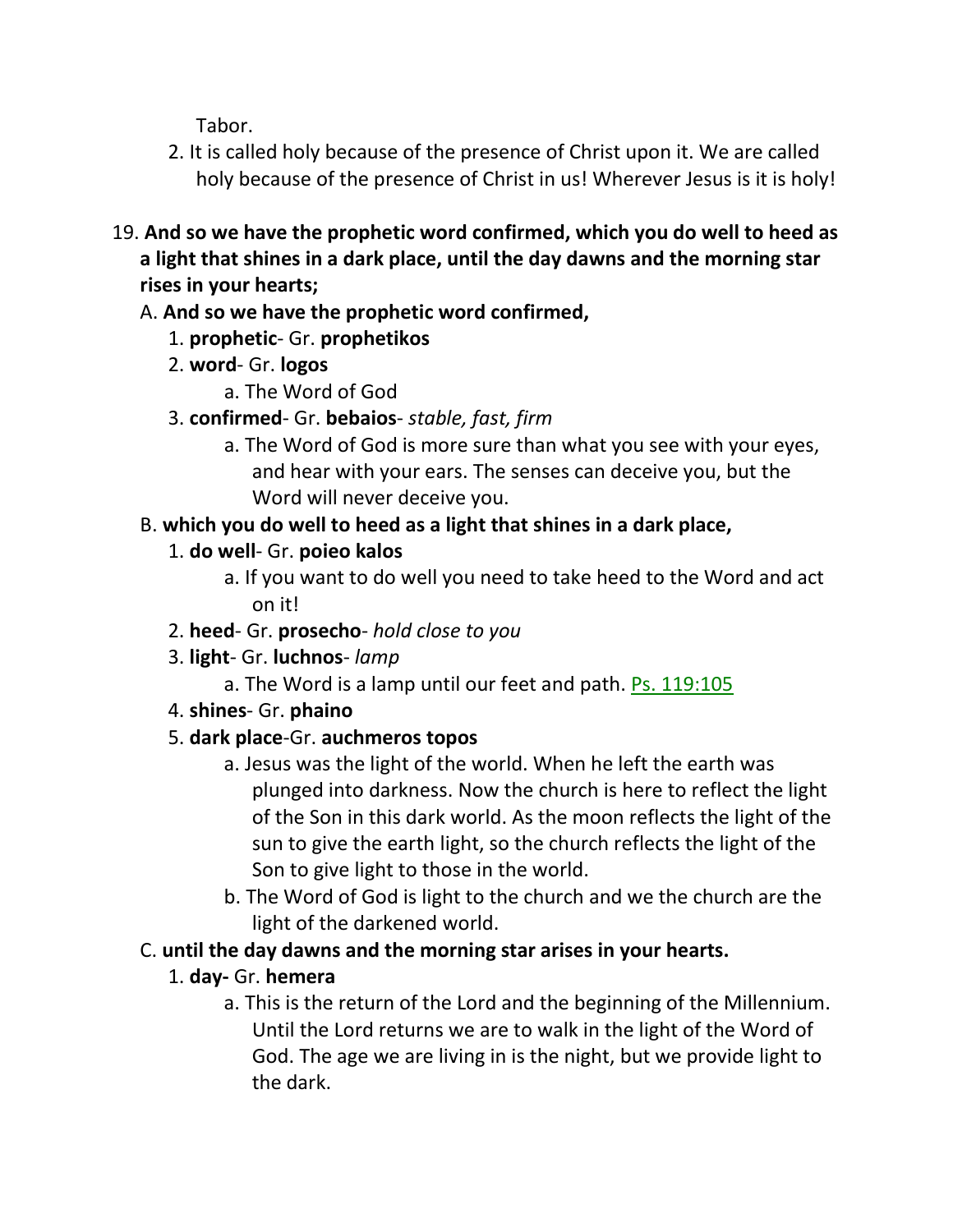#### 2. **dawns**- Gr. **diaugazo**

- 3. **morning star** Gr. **phosphoros** *light bearer, morning star*
	- a. This is actually not a star but the planet Venus which is visible right before the dawn of the day. It appears as a star. This morning star is the sign that the day is imminent.
	- b. In the OT the name Lucifer means morning star. He was supposed to be a type of the Lord Jesus. However, he fell from his position. Jesus is the true Morning Star! He is the light bearer of God.
- 4. **arises** Gr. **anatello**
- 5. **hearts** Gr. **kardia**
	- a. We cannot see inside someone heart. We cannot see what arises in someone's heart. It is hidden. This language speaks of the coming of Jesus for His church. This is the rapture of the church. This will be before His visible Second Advent in which he will rule over the earth. Before this He will come secretly and rapture His church away. This will be a sign that the Second Advent is imminent! The day will close at hand at this point!
	- b. Until the rapture of the church we are to be led by the light of the Word of God. 2 Cor. 4:4-6
	- c. This happens when a believer is saved, but it will physically happen to the church at the rapture.

# 20. **knowing this first, that no prophecy of Scripture is of any private interpretation,**

## A. **knowing this first,**

- 1. **knowing**-Gr. **ginosko-** *to know by personal involvement*
	- a. We should know from personal involvement with the Word of God that it's source is divine and has dynamic force in one's life.
- 2. **first-** Gr. **proton**
- B. **that no prophecy of Scripture is of any private interpretation**
	- 1. **prophecy** Gr. **propheteia**
	- 2. **Scripture**-Gr. **graphe** *writings*
	- 3. **private** Gr. **idios** *one's own*
	- 4. **interpretation** Gr. **epilusis** *unraveling, loosening*
		- a. The narrative of the Word of God is not the unraveling of someone's imagination or natural explanation of origin and meaning of life. It is direct revelation from God Himself to man.